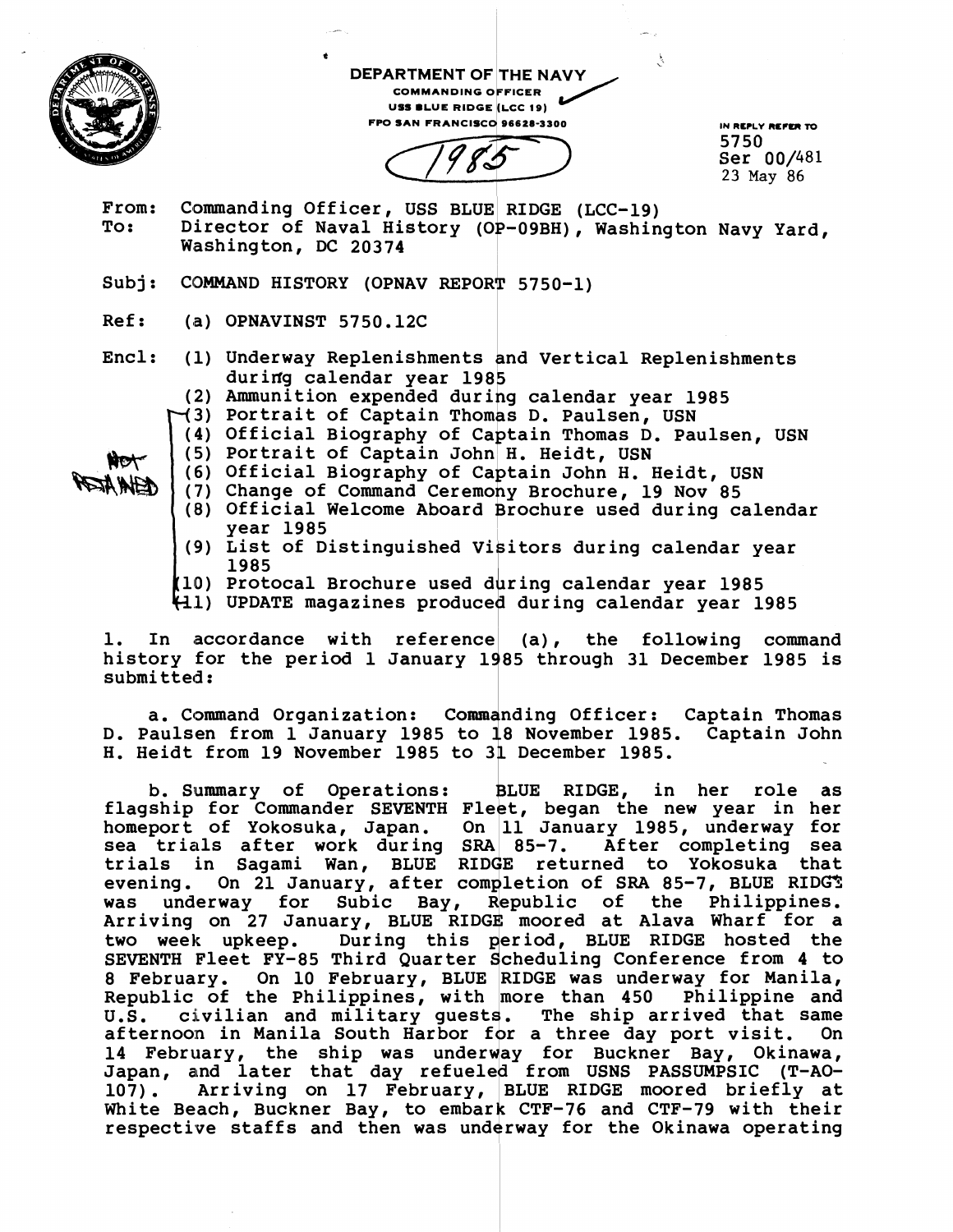areas. From 17 to 20 February, the ship conducted a Marine Amphibious Force Command Post Exercise (CPX), which exercised all areas of the ship's command and control capabilities, and served as a warm-up for the larger Team Spirit '85 exercise scheduled<br>for later that year. The ship pulled into Buckner Bay on 20 The ship pulled into Buckner Bay on 20 February to debark CTF-76 and CTF-79 and their staffs, and began<br>a short transit to Yokosuka, Japan. Late on 22 February, the ship arrived in Yokosuka, Japan for a 16 day upkeep period. On ship arrived in rokosuka, Japan for a 16 day upkeep period. On<br>11 March, the ship was underway and on 13 March arrived at Buckner Bay, Okinawa, Japan. BLUE RIDGE embarked CTF-76 and CTF-79 and their respective staffs for Team Spirit '85, a major amphibious exercise to be conducted in the vicinity of Pohang, Republic of Korea. On 13 March, the ship conducted Team Spirit Ship arrived in Yokosuka, Japan for a 16 day upkeep period. On<br>
11 March, the ship was underway and on 13 March arrived at<br>
3uckner Bay, Okinawa, Japan. BLUE RIDGE embarked CTF-76 and CTF-<br>
79 and their respective staffs f exercise and conducted an underway refueling with USNS MISPILLION (T-AO-106) on 15 March. On 17 March, BLUE RIDGE and various U.S. Navy and ROK Navy ships anchored in Pohang Harbor, Republic of Korea to conduct a pre-sail conference. On 18 March, all ships were underway transiting to the exercise area near Tok Sok Ri, Republic of Korea, with U.S. Navy and ROK Navy ships following separate tracks. BLUE RIDGE conducted an underway replenishment with USNS MISPILLION (T-AO-106) on 21 March. BLUE RIDGE was<br>involved in the exercise from 20 March to 27 March. On 24 March, BLUE RIDGE participated in a towing exercise with USS ST LOUIS (LKA-116). On 27 March, BLUE RIDGE conducted a CONREP with USS SAN JOSE: detached and she proceeded to Pusan, Republic of Korea for a three day port visit, arriving on 28 March. On 31 March, the ship got underway for Buckner Bay, Okinawa, Japan. ship got underway for Buckner Bay, Okinawa, Japan. After<br>debarking CTF-76 and CTF-79 and their respective staffs on 2 April, the ship proceeded to Yokosuka, Japan. However, on 3 April BLUE RIDGE was diverted to conduct surveillance operations against a seven ship Soviet Task Force in the Philippine Sea led by the Russian Anti-Submarine Helicopter Cruiser NOVOROSSIYSK (CVHG-18). BLUE RIDGE arrived in Yokosuka, Japan in the early hours of 7 April for a fifteen day upkeep. From 15 to 19 April, BLUE RIDGE hosted the SEVENTH Fleet scheduling conference. On 22 April, the ship was underway for Buckner Bay, Okinawa, Japan. BLUE RIDGE moored on 24 April to embark CTF-76 and CTF-79 and their respective staffs and proce ded the same day for a port visit to Hong Kong, B.C.C. BLUE RIDGE moored at HMS TAMAR, Hong Kong, B.C.C. for a six day port visit on 28 April. On 4 May, BLUE RIDGE was underway for a port visit to Pattaya Beach,<br>Thailand. BLUE RIDGE conducted an underway replenishment with Thailand. BLUE RIDGE conducted an underway replenishment with USNS HASSAYAMPA (T-AO-145) on 6 May. On 10 May, the ship USNS HASSAYAMPA (T-AO-145) on 6 May. On  $10^{-}$  May, the ship anchored off Pattaya Beach, Thailand for a five day port visit. On 15 May, the ship was underway for Buckner Bay, Okinawa. On 16 May, the ship rescued 19 Vietnamese refugees in the South China Sea, 110 NM southeast of the coast of Vietnam. BLUE RIDGE moored at Buckner Bay, Okinawa, Japan on 21 May and debarked all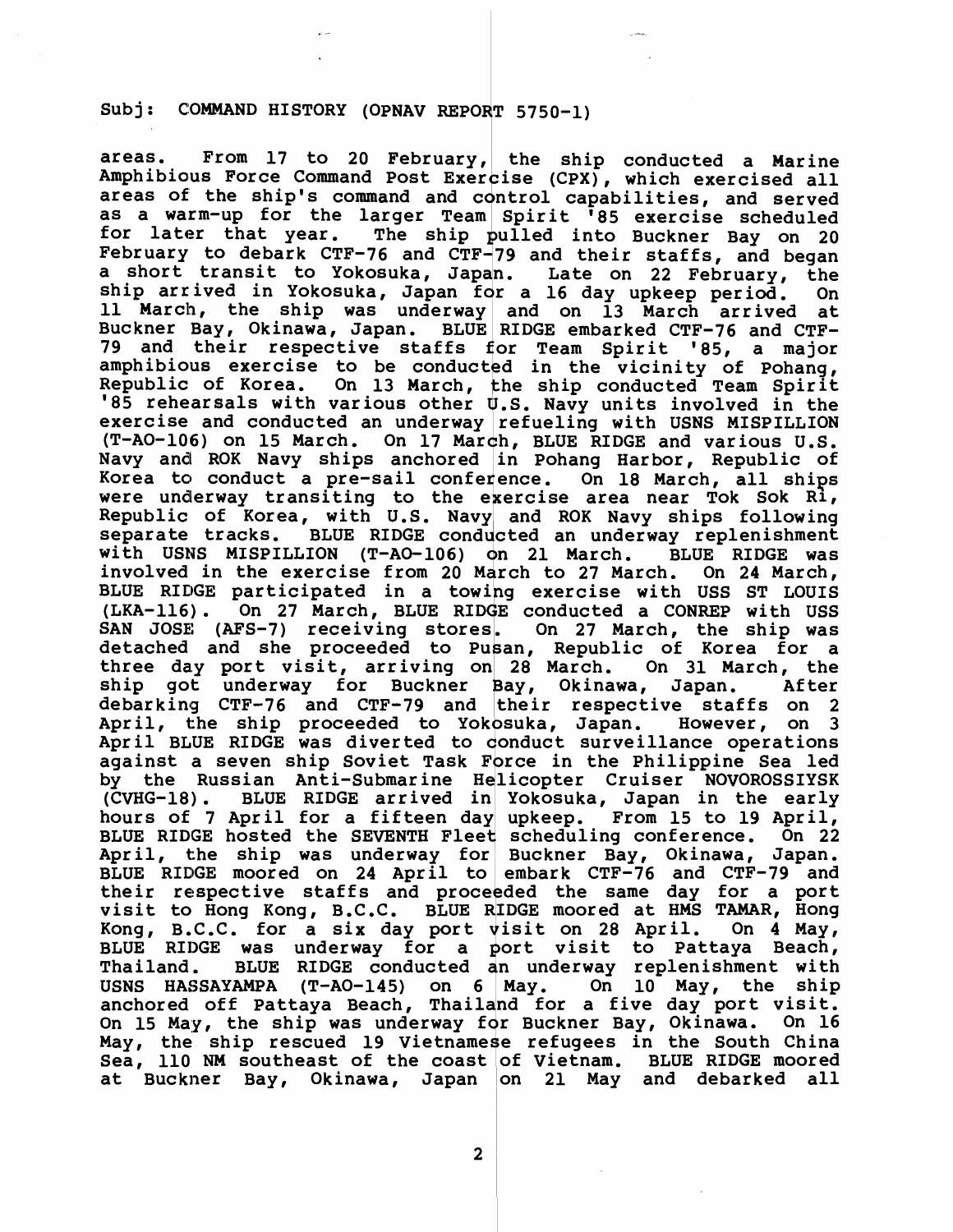**refugees along with CTF-76 and** ' **CTF-79 and their respective staffs. BLUE RIDGE got underway that same day enroute to**  The ship arrived on 23 May for SRA 85-8, a ten **week restricted availability.** 

During SRA 85-8 BLUE RIDGE hosted the SEVENTH Fleet FY-86 First Quarter Scheduling Conference from 8 to 12 July. The ship conducted a fast cruise 22 and 23 July. Fleet Training Group **Western Pacific held a Training Readiness Evaluation 29 July to 2 August. SRA 85-8 ended 2 August with BLUE RIDGE ready for sea 3**  The ship was underway 5 August for Phase I Interim REFTRA with the JMSDF units SHIRANE (DDH-143) and MARAKUMO for a sistership cruise. All units arrived inport Kure, Japan on 8 August for a port visit. On 10 August all units were underway for Kagoshima, Japan arriving 12 August for a port visit. While inport Kagoshima, Japan a reception was held aboard SHIRANE (DDH-143) for Commander SEVENTH Fleet and USS BLUE RIDGE. All units were underway 13 August enroute to Sasebo, Japan arriving for a for Kagoshima, Japan arriving 12 August for a port visit. While<br>inport Kagoshima, Japan a reception was held aboard SHIRANE (DDH-<br>143) for Commander SEVENTH Fleet and USS BLUE RIDGE. All units<br>were underway 13 August enrou **port visit 14 and 15 August. BLUE RIDGE was underway 16 August for Buckner Bay, Okinawa, Japan arriving 18 August, embarking CTF-76 and CTF-79 with their resp ctive staffs and was underway for Yokosuka, Japan. BLUE RIDGE arrived in Yokosuka 20 August**  debarking Fleet Training Group Western Pacific concluding Phase I Interim Refresher Training and commencing an upkeep period and exercise ULCHI Focus Lens, both ending 2 September. The ship was underway enroute Buckner Bay, arriving 5 September and debarking<br>CTF-76 and CTF-79 and their staffs. The ship was underway CTF-76 and CTF-79 and their staffs. enroute Phuket, Thailand 5 September, arriving and anchoring 15 day visit. BLUE RIDGE<br>Singapore, mooring port **September for a five day visit. On 20 September BLUE RIDGE was**  o Sasebo, Ja<br>
o Sasebo, Ja<br>
E RIDGE was<br>
arriving 18<br>
ective staffs<br>
arrived in<br>
tern Pacific<br>
mmencing an<br>
ding 2 Septem<br>
iving 5 Septem<br>
ffs. The<br>
ber, arriving<br>
on 20 Septem<br>
iving 21 Sept<br>
iving 21 Sept **underway for Penang, Malaysia arriving 21 September for a three BLUE RIDGE departed Penang 24 September for**  exercise ULCHI Focus Lens, both ending 2 September. The ship was<br>
underway enroute Buckner Bay, arriving 5 September and debarking<br>
CTF-76 and CTF-79 and their staffs. The ship was underway<br>
enroute Phuket, Thailand 5 Sept **September. BLUE RIDGE conducted an eight day port visit in**  Singapore and was underway 3 October for ANNUALEX '85. underway to the ANNUALEX operation area COMSEVENTHFLT hosted a **visit by the Sultan of Brunei on board BLUE RIDGE operating off**  the coast of Brunei on 5 October. **combined elements of CTG 70.1 on 10 October for ANNUALEX '85, a**  USN/JMSDF combined exercise in interoperability and defense of Japan's sea lines of communication. Upon completion of ANNUALEX '85 off the eastern coast of Japan BLUE RIDGE proceeded to **Chinhae, Korea for a Navy talks with our** 

**The BLUE RIDGE was underway on 19 October for an independent transit to Manila, R.P. On 22 October off Poro Point, R.P. the ship successfully fired a Basic Point Defense Missile (BPDMS). The ship moored in Manila Bay on 23 October for a port visit to Manila during which a reception was held on board for Philippine dignataries and VIP's. BLUE RIDGE was underway on 26 October for a VIP guest cruise to Subic Bay, R P. During the six hour cruise**  to Subic Bay the COMSEVENTHFLT Band and Marine Drill Team as well **as a local Filipino band entertained the guests and VIP's on the**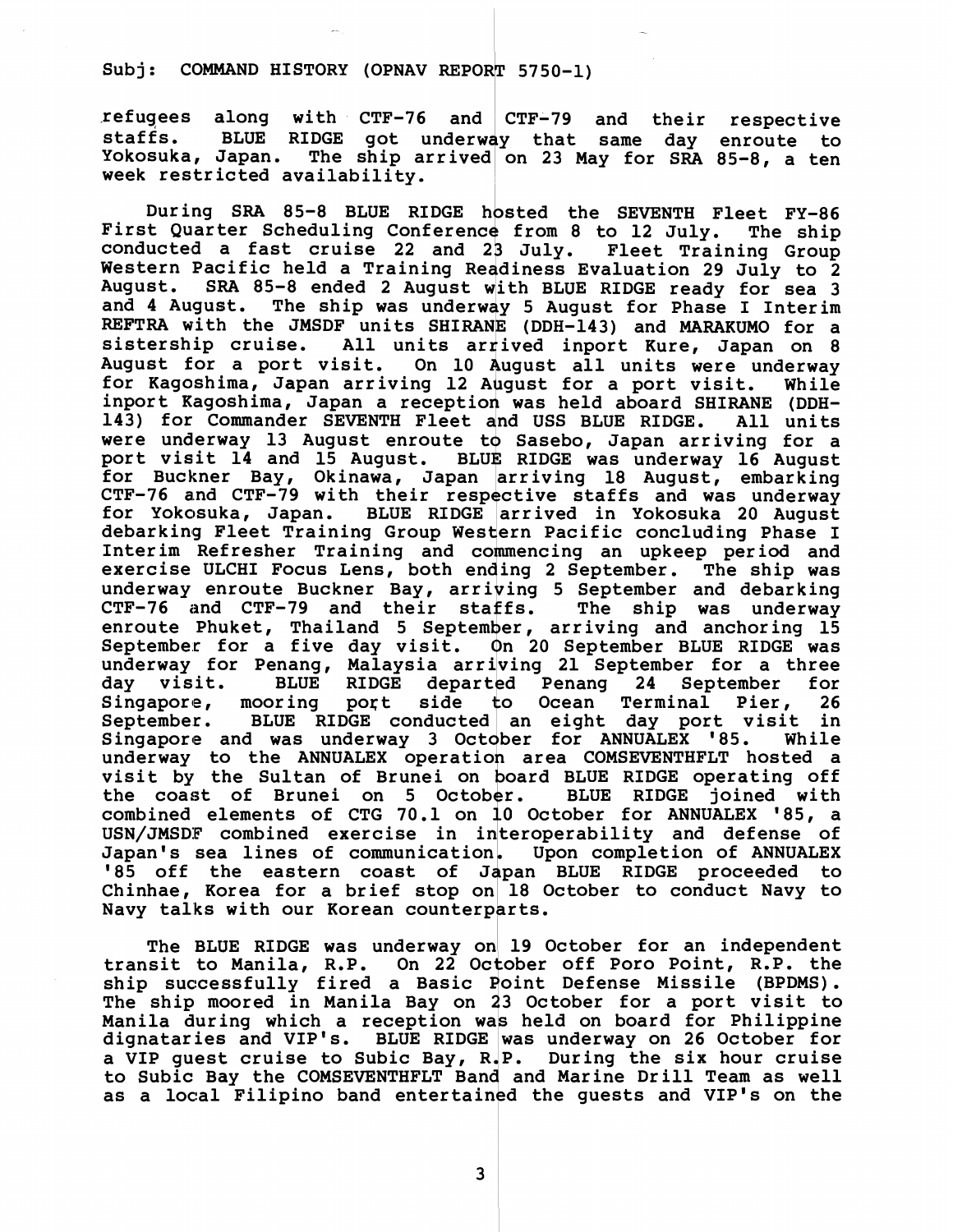main deck. Arriving in Subic Bay on the afternoon of 26 October BLUE RIDGE commenced an upkeep period. The second quarter Fiscal **Year '86 SEVENTH Fleet scheduling conference was held on board from 28 October through 1 November while inport Subic Bay. On 2 November, BLUE RIDGE started final phase of refresher training and was underway for Subic Opareas. Returning to**  Subic Bay late afternoon of 2 November, BLUE RIDGE was again **underway on the morning of 3 November for more refresher training drills a~nd returned to Subic Bay late afternoon on 3 November.**  BLUE RIDGE was again underway on the morning of 4 November for the Subic Opareas and conducted more drills throughout the day and night. On the morning of 5 November in the Subic Opareas BLUE RIDGE was dead in the water conducting a major conflagration **drill. USS FRANCIS HAMMOND under the control of Fleet Training**  Group WESTPAC was acting as assist ship. While coming alongside<br>to help put out simulated fires USS FRANCIS HAMMOND impacted BLUE **RIDGE'S port sponsor deck causing minor damage and no casualties on BLUE RIDGE, CO, FRANCIS HAMMOND was injured. The exercise was**  terminated and both ships returned to Subic Bay on 5 November. BLUE RIDGE repaired her damage enroute Subic Bay.

BLUE RIDGE was underway on 6 November enroute Cebu, R.P. for a port visit. BLUE RIDGE arrived in Cebu, R.P. on the morning of BLUE RIDGE was underway on 6 November enroute Cebu, R.P. for<br>
a port visit. BLUE RIDGE arrived in Cebu, R.P. on the morning of<br>
8 November and conducted a three day port visit during which<br>
luncheons and receptions were he RIDGE was underway on the morning of 11 November enroute Hong **Kong, B.C.C.** 

**BLUE RIDGE moored at HMS TAMAR in Hong Kong on the morning of 14 November for a six day port visit. BLUE RIDGE also celebrated**  it's 15th birthday on 14 November. On 17 November BLUE RIDGE participated in HMS TAMAR's Hong Kong Navy Day hosting over **15,000 llocal residents a ship tour. On 19 November another significant event took place as Captain Thomas D. Paulsen**  was relieved as Commanding Officer by Captain John H. Heidt in a colorful ceremony on the main deck. Vice Admiral Paul F. McCarthy, Jr., COMSEVENTHFLT, was the guest speaker at the change of command attended by many local **colorful ceremony on the main deck. Vice Admiral Paul F.**  McCarthy, Jr., COMSEVENTHFLT, was the guest speaker at the change of command attended by many local dignataries from Hong Kong.

BLUE RIDGE was underway from Hong Kong on 20 November enroute **Okinawa, Japan.** BLUE RIDGE entered Buckner Bay for a brief stop **on 22 November to embark CTF-76 and CTF-79 to conduct a MAF level**  CPX in the vicinity of Okinawa. November through 24 November to exercise the command and control **capability of CTF-76 and CTF-79 in preparation for exercise Team**  Spirit '86. Following a brief stop in Buckner Bay on 25 November **to debark CTF-76 and CTF-79 BLUE RIDGE was underway for it's homeport of Yokosuka, Japan.** 

4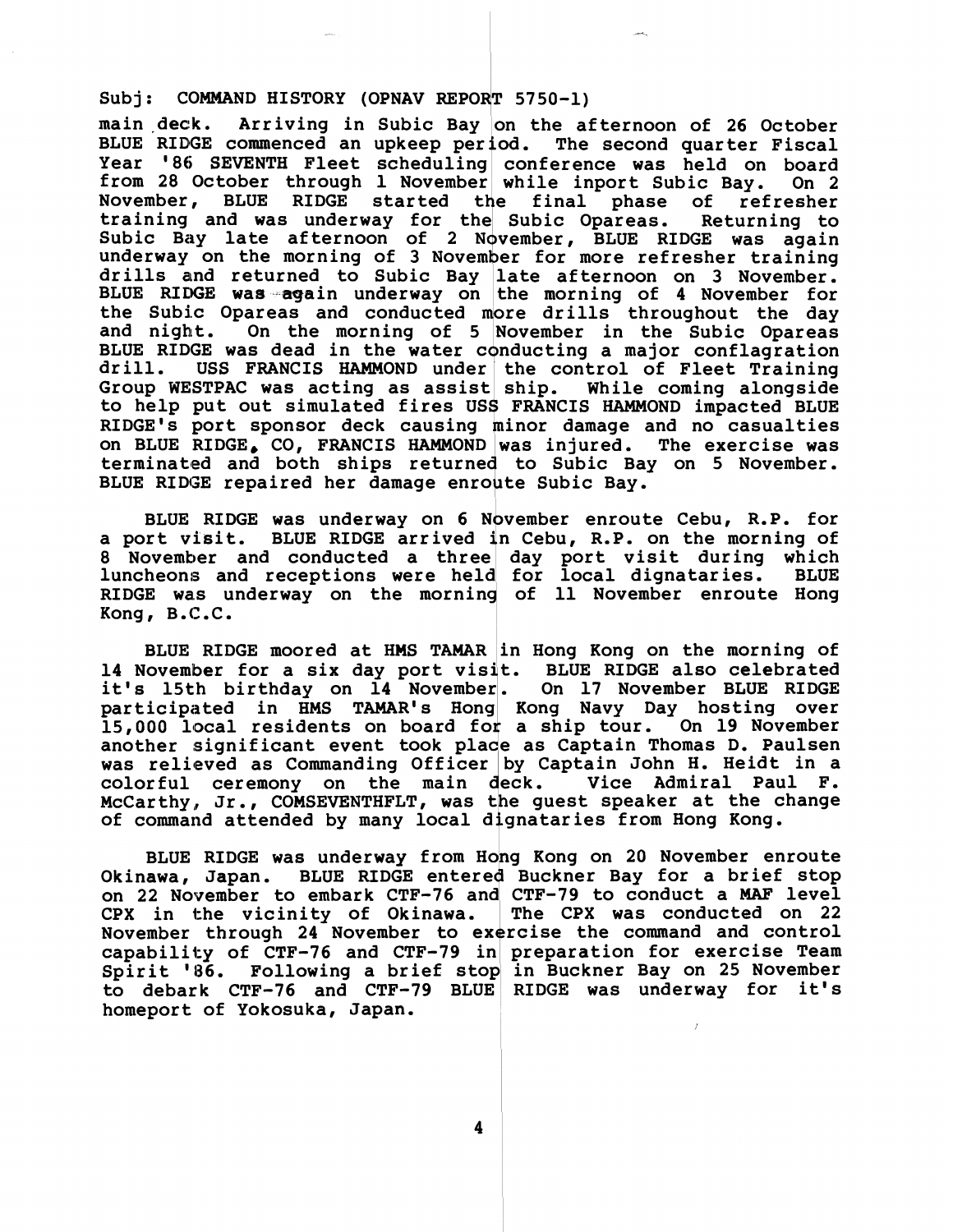BLUE RIDGE arrived home in Yokosuka, Japan on 27 November and **command HISTORY (OPNAV REPORT 5750-1)**<br>BLUE RIDGE arrived home in Yokosuka, Japan on 27 November and<br>commenced a restricted availability, SRA 86-9. BLUE RIDGE<br>remained in homeport throughout the rest of the year allowing remained in homeport throughout the rest of the year allowing the **crew to spend the holidays with family and friends.** 

**HEIDT** н.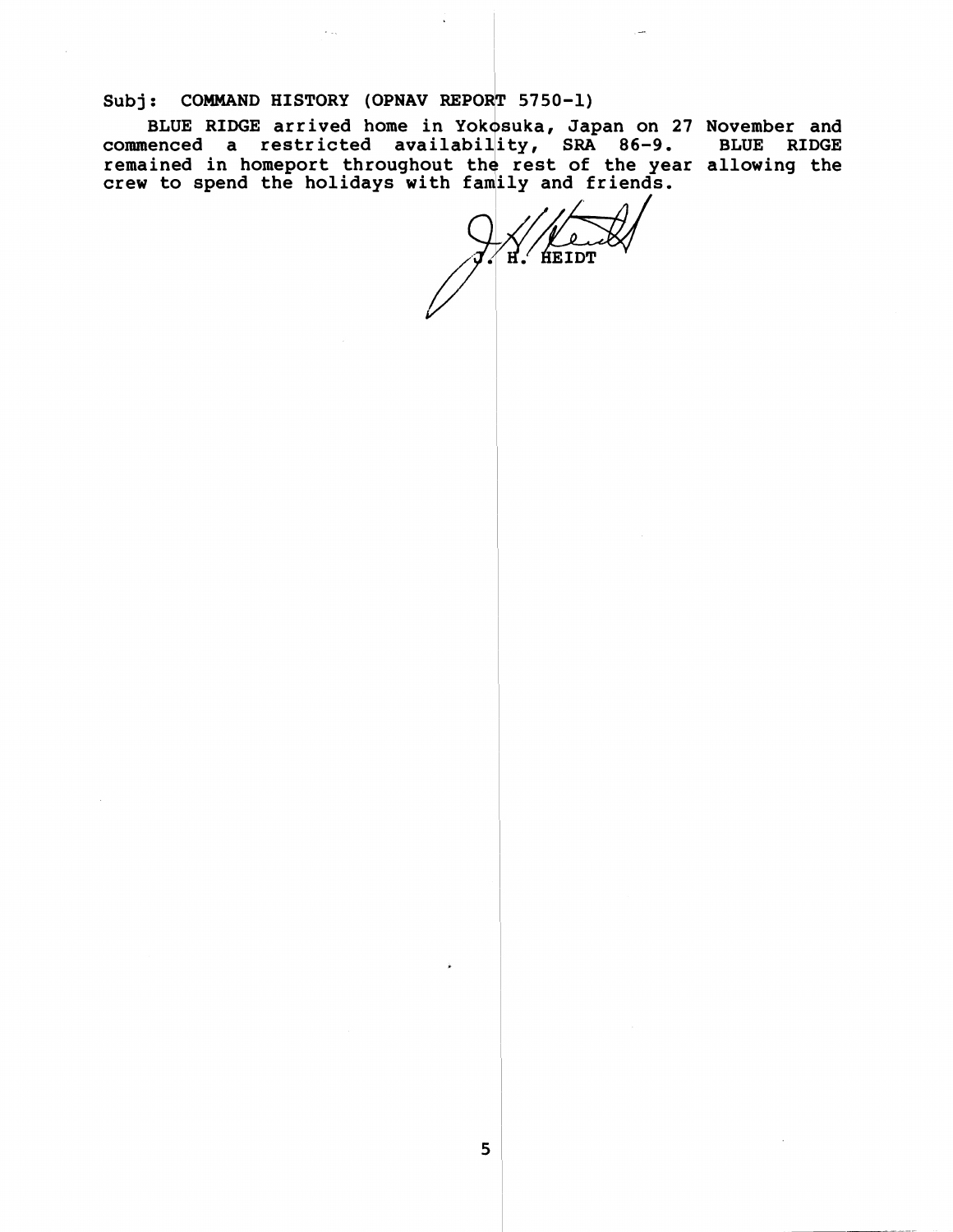# UNDERWAY REPLENISHMENTS AND VERTICAL REPLENISHMENTS<br>DURING CALENDAR YEAR 1985

 $\bar{z}$ 

 $\bar{\mathcal{A}}$ 

 $\overline{a}$ 

| 14 FEB 85        | <b>W/USNS PASSUMPSIC</b>    | (FAS) Fueling at Sea          |
|------------------|-----------------------------|-------------------------------|
|                  | 15 MAR 85 W/USNS MISPILLION | (FAS) Fueling at Sea          |
| 21 MAR 85        | W/USNS MISPILLION           | (FAS) Fueling at Sea          |
| 27 MAR 85        | W/USS SAN JOSE              | (RAS) Replenishment at Sea    |
| 6 MAY 85         | <b>W/USNS HASSAYAMPA</b>    | (FAS) Fueling at Sea          |
| 21 MAY 85        | <b>W/USNS KILAUEA</b>       | <b>VERT-REP</b>               |
| 3 SEP 85         | W/USNS NAVASOTA             | $(FAS)$ *                     |
| 3 SEP 85         | <b>W/USNS NAVASOTA</b>      | (FAS)* *4 Separate evolutions |
| 3 SEP 85         | W/USNS NAVASOTA             | $(RAS)^*$ 2 Day - 2 Night     |
| 3 SEP 85         | W/USNS NAVASOTA             | $(RAS)$ *                     |
| 8 SEP 85         | <b>W/USNS HASAYAMPA</b>     | (FAS) Fueling at Sea          |
| <b>11 AUG 85</b> | <b>W/JMSDF SHIRANE</b>      | Personnel High Line - Send    |
| 11 AUG 85        | W/JMSDF SHIRANE             | Personnel High Line - Receive |
| 11 OCT 85        | W/USNS MISPILLION           | (FAS) Fueling at Sea          |
| 13 OCT 85        | W/USNS KILAUEA              | <b>VERT-REP</b>               |
| 13 OCT 85        | W/USNS KILAUEA              | (RAS) Replenishment at Sea    |
| 14 OCT 85        | W/USNS MISPILLION           | (FAS) Fueling at Sea          |
|                  |                             |                               |

 $\sim$